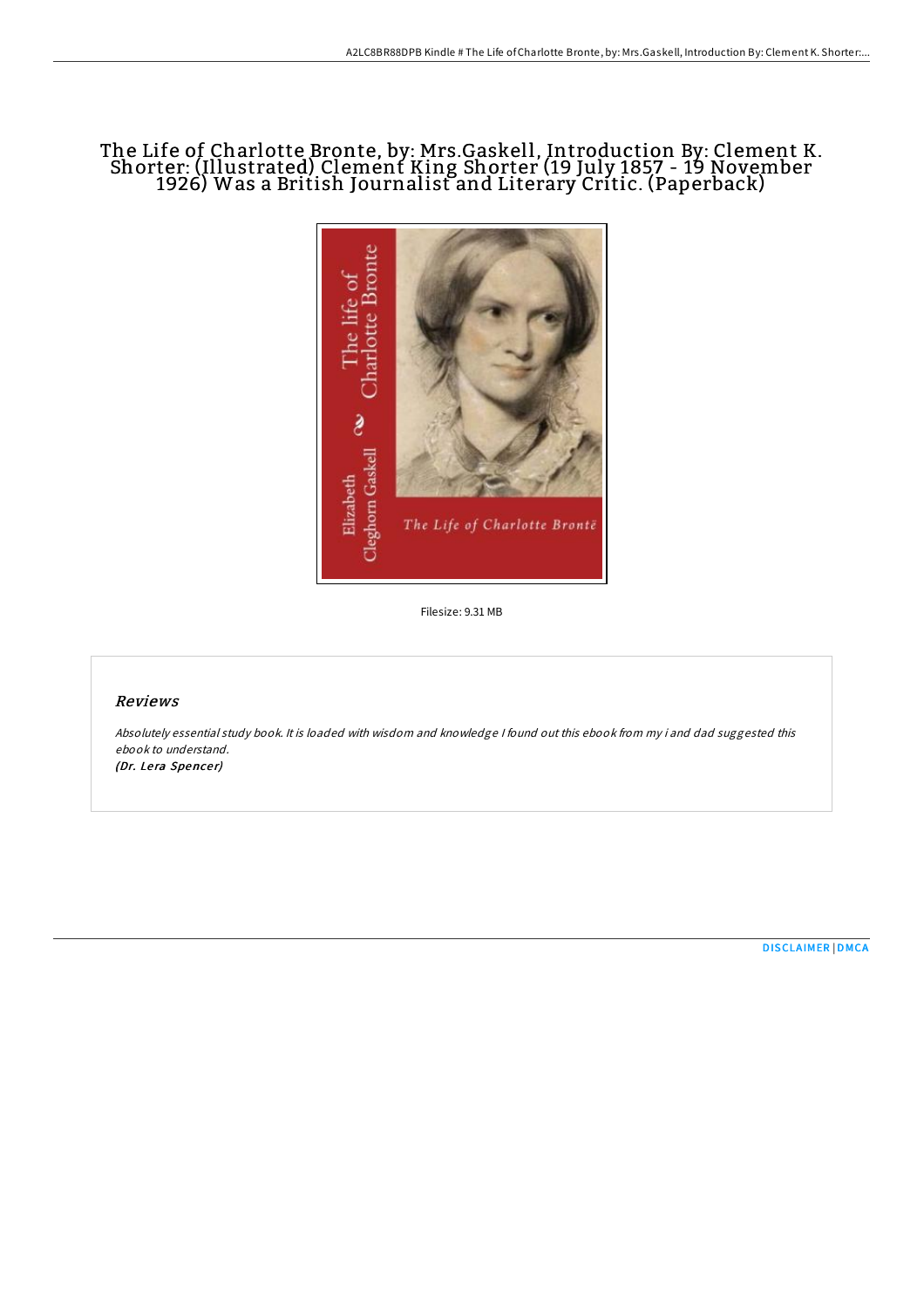# THE LIFE OF CHARLOTTE BRONTE, BY: MRS.GASKELL, INTRODUCTION BY: CLEMENT K. SHORTER: (ILLUSTRATED) CLEMENT KING SHORTER (19 JULY 1857 - 19 NOVEMBER 1926) WAS A BRITISH JOURNALIST AND LITERARY CRITIC. (PAPERBACK)



Createspace Independent Publishing Platform, 2017. Paperback. Condition: New. Language: English . Brand New Book \*\*\*\*\* Print on Demand \*\*\*\*\*.Charlotte Bronte (21 April 1816 - 31 March 1855) was an English novelist and poet, the eldest of the three Bronte sisters who survived into adulthood and whose novels have become classics of English literature. She first published her works (including her best known novel, Jane Eyre) under the pen name Currer Bell. Early life and education: Charlotte Bronte was born in Thornton, west of Bradford in the West Riding of Yorkshire, in 1816, the third of the six children of Maria (nee Branwell) and Patrick Bronte (formerly surnamed Brunty or Prunty), an Irish Anglican clergyman. In 1820 her family moved a few miles to the village of Haworth, where her father had been appointed perpetual curate of St Michael and All Angels Church. Maria died of cancer on 15 September 1821, leaving five daughters, Maria, Elizabeth, Charlotte, Emily and Anne, and a son, Branwell, to be taken care of by her sister, Elizabeth Branwell. In August 1824 Patrick sent Charlotte, Emily, Maria and Elizabeth to the Clergy Daughters School at Cowan Bridge in Lancashire. Charlotte maintained that the school s poor conditions permanently affected her health and physical development, and hastened the deaths of Maria (born 1814) and Elizabeth (born 1815), who both died of tuberculosis in June 1825. AEer the deaths of his older daughters, Patrick removed Charlotte and Emily from the school. Charlotte used the school as the basis for Lowood School in Jane Eyre. Clement King Shorter (19 July 1857 - 19 November 1926) was a British journalist and literary critic. Elizabeth Cleghorn Gaskell, (nee Stevenson; 29 September 1810 - 12 November 1865), often referred to as Mrs Gaskell, was an English novelist and short story writer. Her.

Read The Life of Charlotte Bronte, by: Mrs.Gaskell, Introduction By: [Clement](http://almighty24.tech/the-life-of-charlotte-bronte-by-mrs-gaskell-intr.html) K. Shorter: (Illustrated) Clement King Shorter (19 July 1857 - 19 November 1926) Was a British Journalist and Literary Critic. (Paperback) Online B Download PDF The Life of Charlotte Bronte, by: Mrs.Gaskell, Introduction By: [Clement](http://almighty24.tech/the-life-of-charlotte-bronte-by-mrs-gaskell-intr.html) K. Shorter: (Illustrated) Clement King Shorter (19 July 1857 - 19 November 1926) Was a British Journalist and Literary Critic. (Paperback)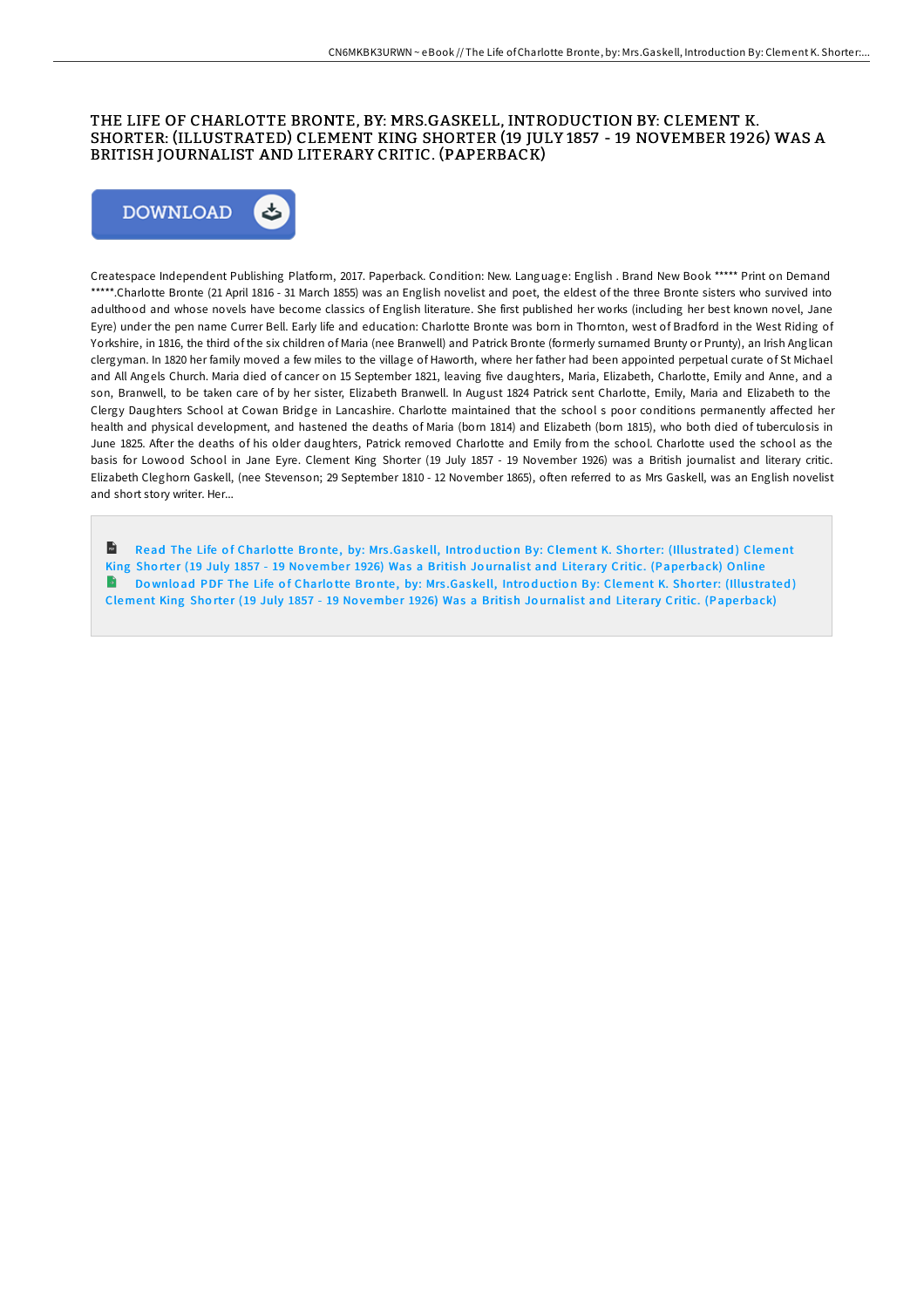### Other eBooks

| PDF |  |
|-----|--|

Bully, the Bullied, and the Not-So Innocent Bystander: From Preschool to High School and Beyond: Breaking the Cycle of Violence and Creating More Deeply Caring Communities

HarperCollins Publishers Inc, United States, 2016. Paperback. Book Condition: New. Reprint. 203 x 135 mm. Language: English. Brand New Book. An international bestseller, Barbara Coloroso s groundbreaking and trusted guide on bullying-including cyberbullying-arms parents...

Download eBook »

Studyguide for Introduction to Early Childhood Education: Preschool Through Primary Grades by Jo Ann Brewer ISBN: 9780205491452

2011. Softcover. Book Condition: New. 6th. 8.25 x 11 in. Never HIGHLIGHT a Book Again! Includes all testable terms, concepts, persons, places, and events. Cram 101 Just the FACTS101 studyguides gives all of the outlines, highlights,... Download eBook »



Studyguide for Introduction to Early Childhood Education: Preschool Through Primary Grades by Brewer, Jo Ann

CRAM101, United States, 2013. Paperback. Book Condition: New. 279 x 210 mm. Language: English. Brand New Book \*\*\*\*\* Print on Demand \*\*\*\*\*. Never HIGHLIGHT a Book Again! Includes all testable terms, concepts, persons, places, and... Download eBook »

| ٠<br>_ | ٠ |
|--------|---|
|        |   |

California Version of Who Am I in the Lives of Children? an Introduction to Early Childhood Education, Enhanced Pearson Etext with Loose-Leaf Version -- Access Card Package

Pearson, United States, 2015. Loose-leaf. Book Condition: New. 10th. 249 x 201 mm. Language: English. Brand New Book. NOTE: Used books, rentals, and purchases made outside of Pearson If purchasing or renting from companies... **Download eBook**»

| ۰ | ٠ |
|---|---|

#### Who Am I in the Lives of Children? an Introduction to Early Childhood Education, Enhanced Pearson Etext with Loose-Leaf Version -- Access Card Package

Pearson, United States, 2015. Book. Book Condition: New. 10th. 250 x 189 mm. Language: English . Brand New Book. NOTE: Used books, rentals, and purchases made outside of Pearson If purchasing or renting from companies... Download eBook »